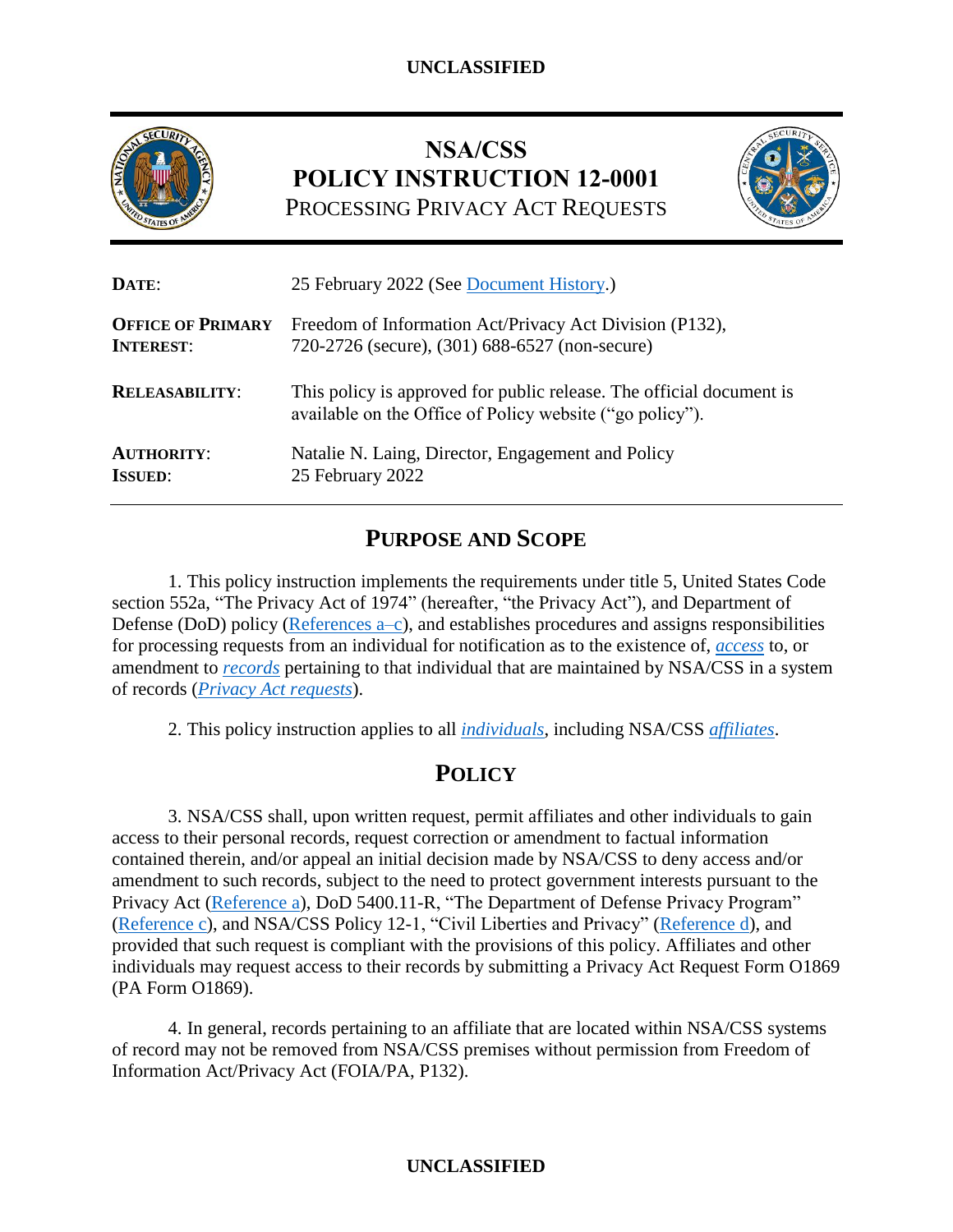### **RESPONSIBILITIES**

#### **Director, Civil Liberties, Privacy, and Transparency (D5)**

5. The Director, Civil Liberties, Privacy, and Transparency (D5), as the Senior Component Official for Privacy, shall serve as the NSA/CSS *[Privacy Act Appeal Authority](#page-4-2)* if a request made by an affiliate or other individual for access to or amendment to their record has been denied by the Chief, FOIA/PA (P132).

#### **Chief, Freedom of Information Act/Privacy Act (FOIA/PA, P132)**

6. The Chief, FOIA/PA (P132) shall:

a. Serve as NSA/CSS *[Initial Denial Authority](#page-3-3)* for requests for access to personal records and/or for requests to amend personal records;

b. Direct all activities governing the processing of Privacy Act requests, including:

1) Overseeing searches and reviews of records and ensuring that individuals are given copies of all releasable material in an appropriate and timely manner;

2) Ensuring that requests are reviewed in a timely manner and that the NSA/CSS organization(s) that originated the record provides accurate supporting documentation to respond to the requests;

3) Directing NSA/CSS organizations—that are acting as custodians of the individual's record, as well as other record holders—to amend an individual's record if a request to amend that record has been accepted; and

4) Ensuring that individuals are notified in a timely manner of any adverse determinations regarding access to and/or amendments of records, including the right to appeal such adverse determinations to the NSA/CSS Privacy Act Appeal Authority in accordance with DoD 5400.11-R [\(Reference c\)](#page-2-1) and [Annex](#page-5-0) A;

c. Ensure that fees collected as a result of charges levied for duplication of the same records are submitted to NSA/CSS Accounts Receivable and Reimbursable for deposit to the U.S. Department of the Treasury; and

d. Provide a single NSA/CSS point of contact as part of the acknowledgement letter responding to affiliates and other individuals regarding their Privacy Act requests.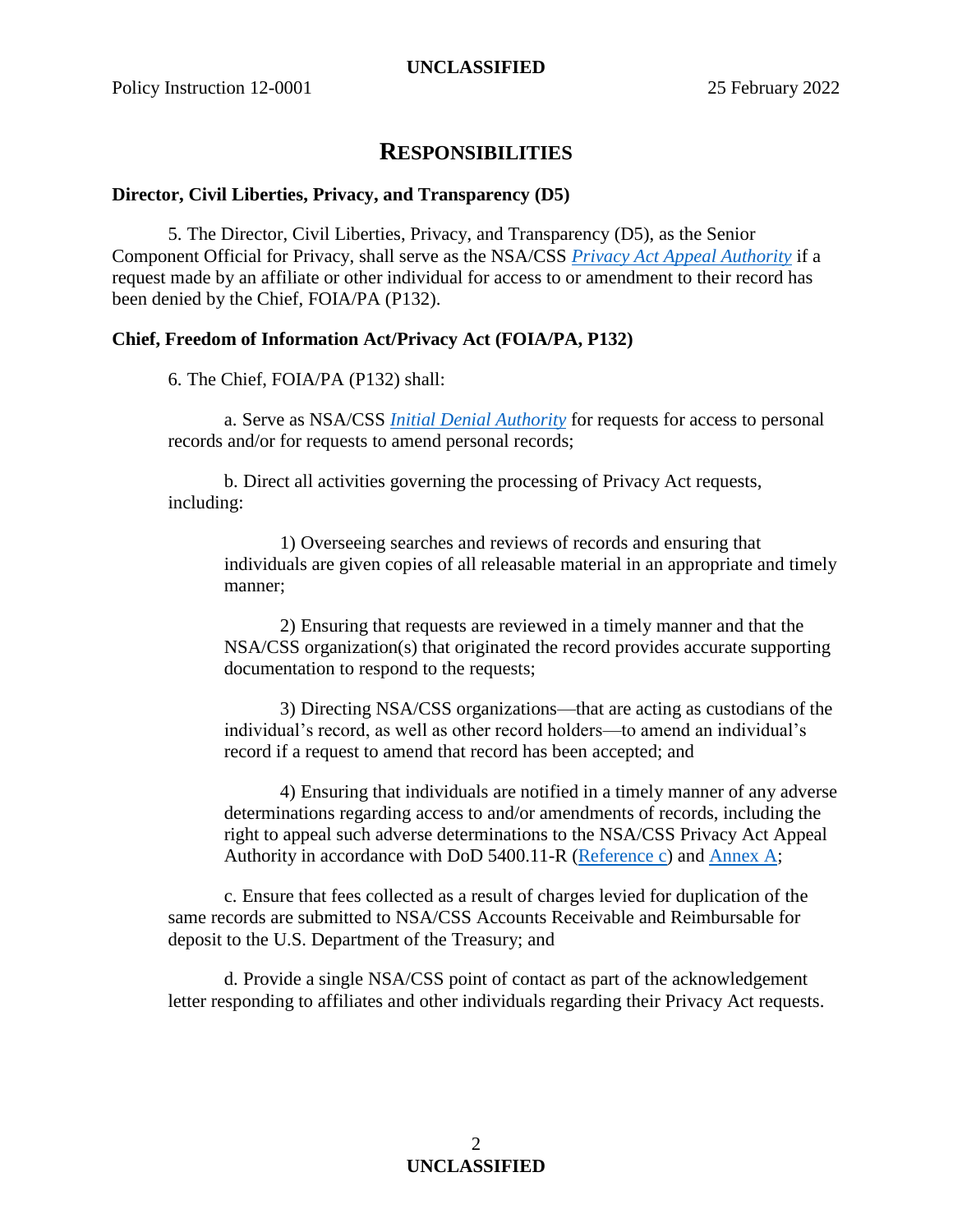#### **Directors, NSA/CSS Chief of Staff, and Extended Enterprise Commanders/Chiefs**

7. Directors, the NSA/CSS Chief of Staff, and extended Enterprise commanders/chiefs shall:

a. Respond to Privacy Act requests directed to their respective organizations/groups as appropriate;

b. Establish procedures to ensure that requests for copies of Privacy Act records are immediately delivered to the Chief, FOIA/PA (P132) upon their identification as a Privacy Act request; and

c. Respond promptly to NSA/CSS Initial Denial Authority and/or NSA/CSS Privacy Act Appeal Authority decisions regarding access to an individual's records, amendments to an individual's records, or filing statements of disagreements regarding an individual's records.

#### **Office of General Counsel (OGC, D2)**

8. OGC (D2) shall:

a. Advise affected NSA/CSS organizations of legal decisions that pertain to Privacy Act requests and or procedures regarding Privacy Act requests; and

b. Review Privacy Act request and Privacy Act amendment appeals for legal sufficiency.

#### **REFERENCES**

<span id="page-2-0"></span>a. Title 5, United States Code section 552a, "Privacy Act of 1974," as amended

<span id="page-2-5"></span>b. DoD Instruction 5400.11, "DoD Privacy Program," dated 29 January 2019

<span id="page-2-1"></span>c. DoD 5400.11-R, "Department of Defense Privacy Program," dated 14 May 2007

<span id="page-2-2"></span>d. NSA/CSS Policy 12-1, "Civil Liberties and Privacy," dated 18 November 2021

<span id="page-2-4"></span>e. Title 28, United States Code section 1746, "Unsworn declarations under penalty of perjury," as amended

<span id="page-2-3"></span>f. Title 5, United States Code section 552, "Freedom of Information Act," as amended

g. Title 50, United States Code section 3605, "Disclosure of Agency's Organization, Function, Activities, or Personnel," as amended

<span id="page-2-7"></span>h. Title 13, United States Code section 8, "Authenticated transcripts or copies of certain returns; restriction on use; disposition of fees received," as amended

#### <span id="page-2-6"></span>3 **UNCLASSIFIED**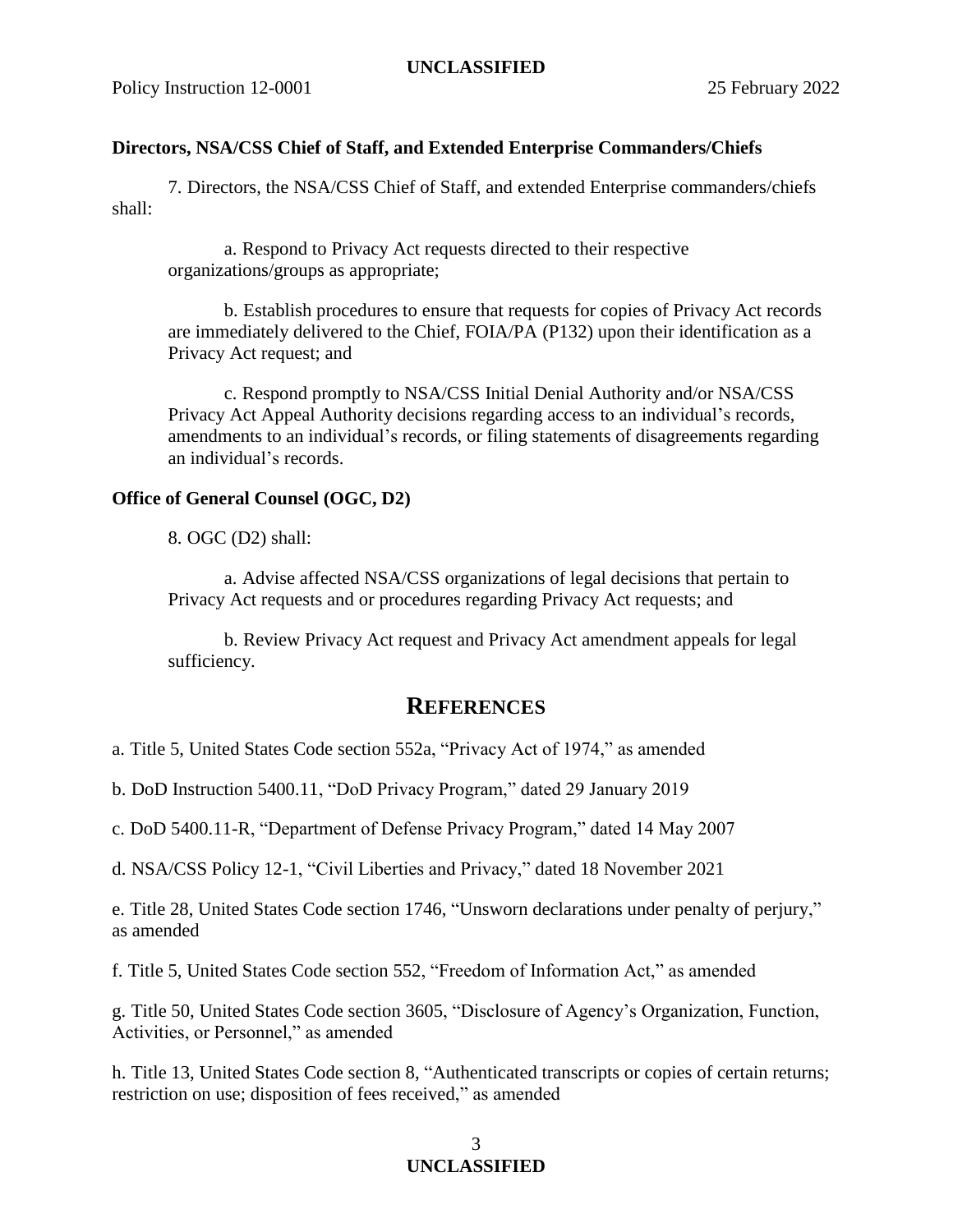#### **UNCLASSIFIED**

### **GLOSSARY**

<span id="page-3-0"></span>**access**—the review of a record or a copy of a record, or parts thereof, in a system of records by an individual [\(Reference c\)](#page-2-1)

<span id="page-3-2"></span>**affiliate**—a person employed by, detailed to, or assigned to NSA/CSS, including members of the U.S. Armed Forces; experts, consultants, and contractors, including all subcontractors; personal services contractors; or any other category of person who acts on behalf of NSA/CSS as determined by the Director, NSA/Chief, CSS (Source: [NSA/CSS Policy Glossary\)](https://siteworks.web.nsa.ic.gov/p12/a/#Affiliate5-20new)

**case officers**—NSA/CSS personnel assigned to the Freedom of Information/Privacy Act Division, Privacy Information Review and Outreach Team responsible for processing Privacy Act requests

<span id="page-3-4"></span>**confidential source**—a person or organization that has furnished information to the federal government under an express promise (if made on or after September 27, 1975) that the person's or the organization's identity shall be held in confidence or under implied promise of such confidentiality if this implied promise was made on or before September 26, 1975 [\(Reference c\)](#page-2-1)

**disclosure**—the transfer of any personal information from a system of record by any means of communication (such as oral, written, electronic, mechanical, or actual review) to any person, private entity, or government agency, other than the subject of the record, the subject's designated agent, or the subject's legal guardian [\(Reference c\)](#page-2-1)

**Freedom of Information Act (FOIA) request**—a written request made to NSA/CSS that reasonably describes the record(s) sought, made by any person, including a member of the public, an organization, or a business that either explicitly or implicitly invokes the FOIA [\(Reference f\)](#page-2-3)

<span id="page-3-1"></span>**individual**—An individual is a living person who is a citizen of the United States or an alien lawfully admitted for permanent residence. The parent of a minor or the legal guardian of any individual may act on behalf of an individual. Members of the U.S. Armed Forces are "individuals." Corporations, partnerships, sole proprietorships, professional groups, businesses whether incorporated or unincorporated—and other organized entities are not considered "individuals" when acting in an entrepreneurial capacity with the Department of Defense (DoD) but are "individuals" when acting in a personal capacity (e.g., security clearances, entitlement to DoD privileges or benefits). [\(Reference c\)](#page-2-1)

<span id="page-3-3"></span>**Initial Denial Authority**—the NSA/CSS person(s) authorized to review initial collections of individual records and render an initial decision regarding access to and/or amendments of such records, including any additional materials discovered during the course of conducting a search of records

**maintain**—to maintain, collect, use, or disseminate records contained in a system of records [\(Reference c\)](#page-2-1)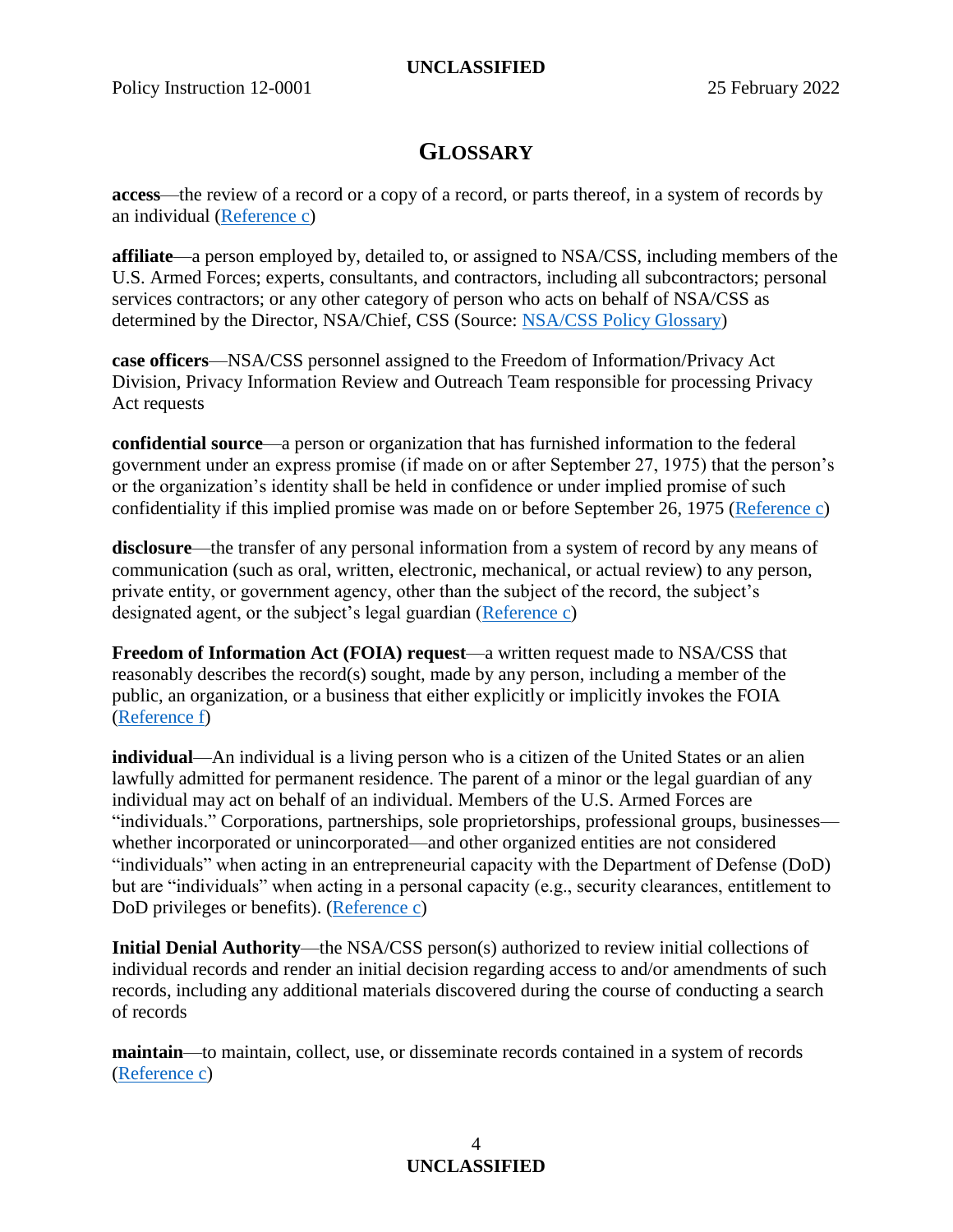#### **UNCLASSIFIED**

<span id="page-4-3"></span>**medical/psychological records**—subject to the exclusions in [Annex](#page-5-0) A, subparagraph 3.j, documents related to the medical/psychological evaluation, assessment, or care of an individual or individuals

<span id="page-4-2"></span>**Privacy Act Appeal Authority—the NSA/CSS person(s) authorized to render a final decision** regarding access to, amendments to, or filing statements of disagreements of an individual's records if the initial request is denied by the NSA/CSS Initial Denial Authority

**Privacy Act request—A** Privacy Act request is a request from an individual for notification as to the existence of, access to, or amendment to records pertaining to that individual. These records must be maintained in a system of records. [\(Reference c\)](#page-2-1)

<span id="page-4-1"></span>**record**—any item, collection, or grouping of information, whatever the storage media (paper, electronic, etc.), about an individual that is maintained by a Department of Defense component, including an individual's education, financial transactions, medical history, criminal record, or employment history and that contains an individual's name or the identifying number, symbol, or other identifying particular assigned to the individual, such as a finger or voice print, or a photograph [\(Reference c\)](#page-2-1)

**record holder**—the NSA/CSS organization that holds records subject to a Privacy Act request, conducts searches for responsive records, and occasionally reviews responses proposed by Freedom of Information Act/Privacy Act (P132)

**system of records**—a group of records under the control of a Department of Defense component from which personal information about an individual is retrieved by the name of the individual or by some identifying number, symbol, or other identifying particular assigned to the subject individual [\(Reference c\)](#page-2-1)

## **DOCUMENT HISTORY**

<span id="page-4-0"></span>

| Date             | Approved by                                                 | <b>Description</b>                                                                                                                                                                          |
|------------------|-------------------------------------------------------------|---------------------------------------------------------------------------------------------------------------------------------------------------------------------------------------------|
| 25 February 2022 | Natalie N. Laing, Director,<br><b>Engagement</b> and Policy | Policy issuance; supersedes the sections<br>of NSA/CSS Policy 1-34,<br>"Implementation of the Privacy Act of<br>1974," dated 9 June 2003 that pertain to<br>processing Privacy Act requests |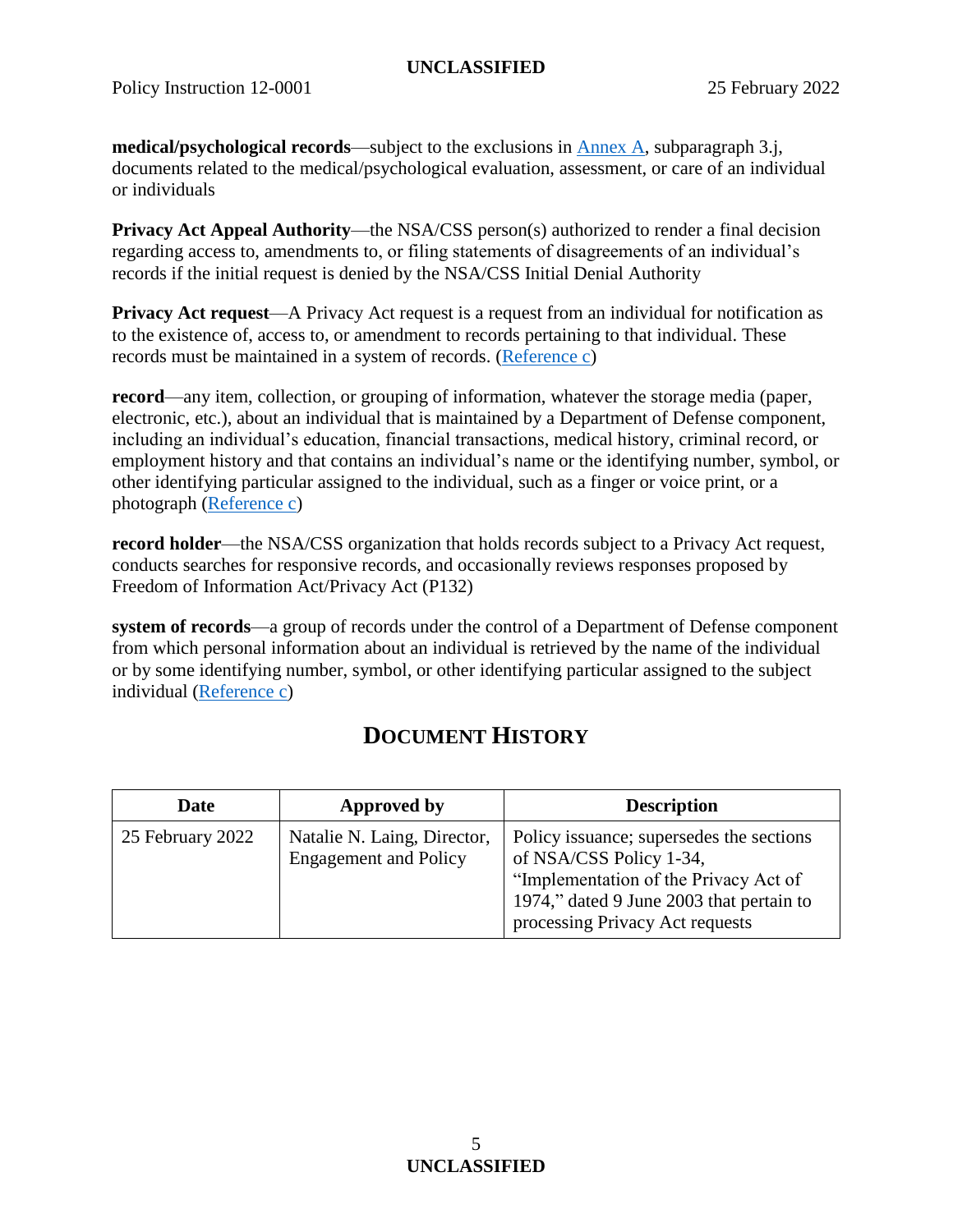$\overline{a}$ 

## **ANNEX A: PROCEDURES GOVERNING THE PROCESSING OF PRIVACY ACT REQUESTS**

<span id="page-5-0"></span>1. Individuals Having No Access to NSA/CSS Facilities: Individuals who do not have authorized access to NSA/CSS facilities may 1) submit a written request to obtain a copy of their Privacy Act records to NSA/CSS; ATTN: FOIA/PA Division (P132); 9800 Savage Road, STE 6932; Fort George G. Meade, MD 20755-6932; or 2) submit a written request to obtain a copy of their Privacy Act records via the nsa.gov website (search "Submit a Privacy Act Request," click on the link, and follow the instructions). A Privacy Act request will not be processed until it is perfected—i.e., it must contain the individual's full name, signature (see footnote at the bottom of this page), mailing address, phone number, and other identifiers as outlined in the applicable system of records notice, and a description of the records sought. Each request must also include an unsworn declaration or a notarized statement of identity. In accordance with title 28, United States Code (U.S.C.) section 1746, "Unsworn declarations under penalty of perjury" [\(Reference](#page-2-4)  [e\)](#page-2-4), the language for an unsworn declaration shall be in the following form:

a. If executed outside the United States: "I declare (or certify, verify, or state) under penalty of perjury, under the laws of the United States of America, that the foregoing is true and correct. Executed on (date). (Signature)."

b. If executed within the United States, its territories, possessions, or commonwealths: "I declare (or certify, verify or state) under penalty of perjury that the foregoing is true and correct. Executed on (date). (Signature)."

2. Individuals Having Access to NSA/CSS Facilities: NSA/CSS affiliates who have authorized access to NSA/CSS facilities and who would like access to their Privacy Act records may follow the procedures above or submit a written request to review such records using the Privacy Act Request Form O1869 (PA Form O1869) on the NSA/CSS Electronic Forms Directory. PA Form O[1](#page-5-1)869 requires the affiliate's full name, signature,  $\frac{1}{2}$  mailing address, phone number, and other identifiers as outlined in the applicable system of records notice, and a description of the records sought. The NSA/CSS affiliate may submit Privacy Act requests via digitally signed email to DL Privacy\_Act\_Request or hand-deliver to NSA/CSS Freedom of Information Act/Privacy Act (FOIA/PA, P132).

3. General Provisions Governing Access to and Processing of Privacy Act Requests:

a. Individuals who submit a request for access to their records are not required to state a reason or otherwise provide justification for the request, except as described in paragraph 3.f. If the individual requests that another person obtain records on that individual's behalf, the individual will provide a written statement appointing that person as that individual's representative, authorizing access to the individual's records, and

<span id="page-5-1"></span><sup>&</sup>lt;sup>1</sup> Acceptable forms of a signature can be a physical signature on Form O1869, a digital signature via email, or a scanned copy of the signature.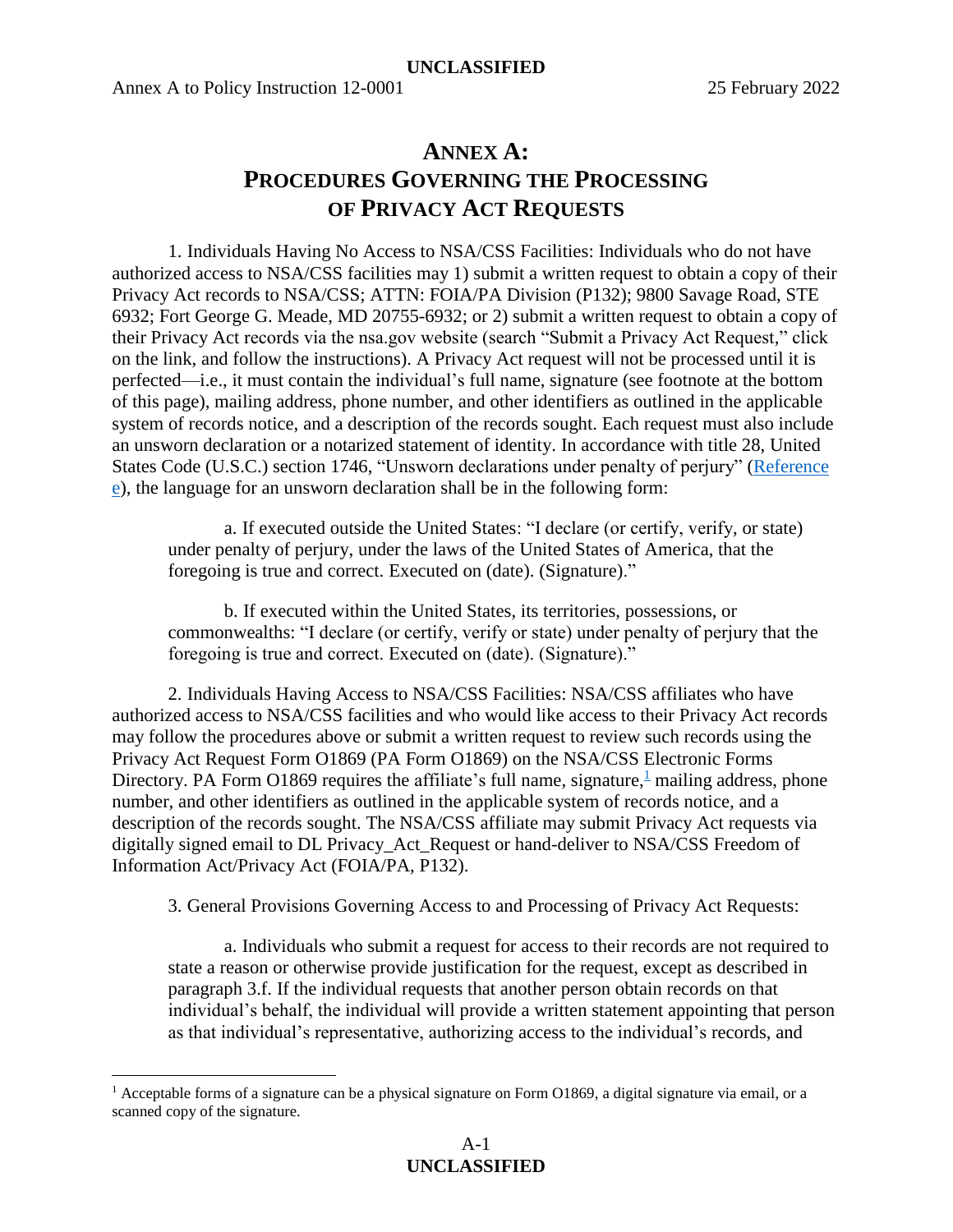#### **UNCLASSIFIED**

Annex A to Policy Instruction 12-0001 25 February 2022

affirming that such access will not constitute an invasion of the individual's privacy or a violation of that individual's rights under the Privacy Act. NSA/CSS will accept requests from parents or legal guardians for records pertaining to a minor, so long as the parent or legal guardian is acting on behalf of the minor and sufficient evidence is furnished upon request—at the time of the request or at a later date—to support the minor's parentage (birth certificate showing individual as a parent) or guardianship (a court order establishing guardianship).

b. Relationship between the Privacy Act [\(Reference a\)](#page-2-0) and section 552 of 5 U.S.C., the Freedom of Information Act (FOIA) [\(Reference f\)](#page-2-3).

1) Requesters seeking records about themselves contained only in a Privacy Act system of records will have their requests processed pursuant to the Privacy Act and implemented within the Department of Defense (DoD) by DoD 5400.11-R, "Department of Defense Privacy Program" [\(Reference c\)](#page-2-1).

a) If the Privacy Act system of records is exempt from the access provisions of section  $(d)(1)$  of the Privacy Act, and if the records or any portion thereof are exempt pursuant to FOIA, NSA/CSS will advise the requester of the appropriate Privacy Act and FOIA exemption(s) in its response. Appeals must be processed pursuant to both the Privacy Act and the FOIA.

b) If the Privacy Act system of records is not exempt from the access provisions of section (d)(1) of the Privacy Act, NSA/CSS cannot claim a FOIA exemption on the information and must release all information to the requester. However, NSA/CSS may withhold from such requester privacy-related information about another individual within the requester's Privacy Act file. When this is the case, NSA/CSS will advise the requester that information has been withheld because "a portion of the record you requested contains privacy-related information about a party other than yourself."

2) Requesters seeking records about themselves that are not in a Privacy Act system of records and who cite or implicate the Privacy Act will have their requests processed pursuant to the FOIA, because the Privacy Act does not apply to these records. Appeals must be processed pursuant to the FOIA.

3) Requesters seeking records about themselves in a Privacy Act system of records and outside a Privacy Act system of records will have their requests processed pursuant to both the Privacy Act and the FOIA.

4) FOIA/PA (P132) will advise requesters in the final response letter of which Privacy Act and FOIA statutory authorities were used and of their appeal rights.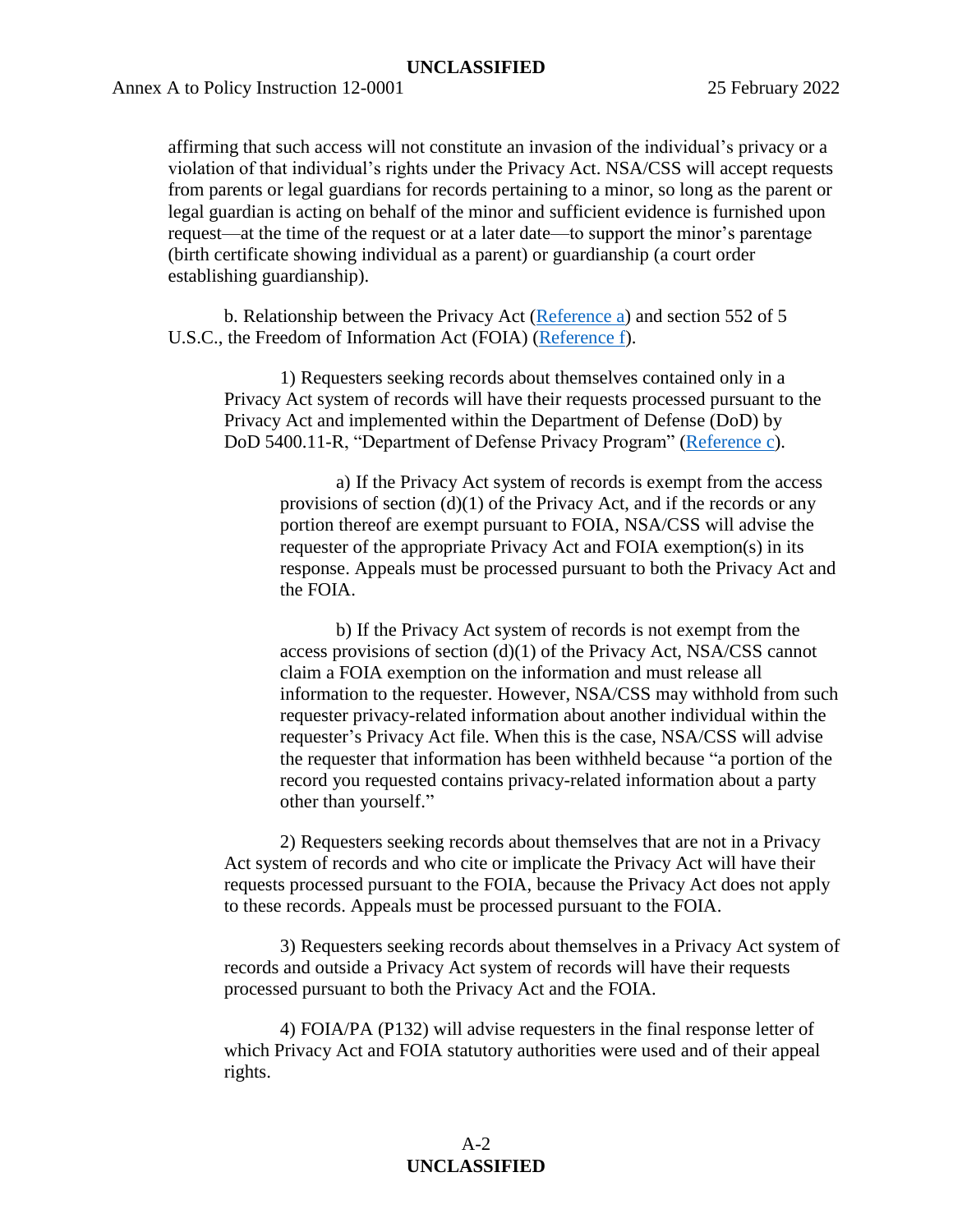c. FOIA/PA (P132) will make reasonable efforts to respond to a direct request submitted to NSA/CSS within 20 business days of receipt. If P132 cannot respond within 20 business days, P132 will advise the individual of the reason for the delay and negotiate a completion date. Direct requests submitted to NSA/CSS will be processed in the order in which they are received and in accordance with the procedures set forth in [paragraph](#page-7-0)  [3.d.](#page-7-0) If a request is referred to NSA/CSS by a referring government agency for direct response to or consultation with the individual, NSA/CSS will process that request according to the date on which the individual's letter was received by the referring government agency, if known. If the date of receipt is not known, NSA/CSS will process the request according to the date of the individual's letter.

<span id="page-7-0"></span>d. NSA/CSS will process requests for copies of Privacy Act records using a minimum of three processing tracks that employ the "First In First Out" (FIFO) concept. These tracks will be labeled as "Simple/Easy," "Complex/Voluminous," and "Expedited," with requests within each track ranked by date of receipt. Each such Privacy Act request will be placed into the appropriate track based on the volume of material involved, as well as the amount of effort required to process a perfected request. NSA/CSS may establish additional tracks as needed, based on operational and efficient processing requirements, but will decommission these tracks when they are no longer required. All additional tracks, including referrals and consultations, will employ the FIFO concept and will be FIFO-ranked based on the date on which the perfected request was received by the referral agency or date of the individual's letter.

e. FOIA/PA (P132) will inform the individual within 20 business days if no responsive records are located. If records are located, the P132 Privacy Information Review and Outreach initial processing team will determine in which queue to place the material, based on the criteria in [paragraph 3.d.](#page-7-0) If the material requires minimal specialized review ("Simple/Easy"), the initial processing team will review, redact if required, and provide the non-exempt responsive material to the individual as soon as practicable. All other material will be processed according to the FIFO method by the appropriate processing team.

f. Requests for expedited processing must include a justification and a statement that certifies that the information provided is true and correct to the best of the individual's knowledge. Expedited processing will be granted if a compelling need for expediting the information is provided. For purposes of this annex, a compelling need will mean a determination that the failure to obtain the records on an expedited basis could reasonably be expected to pose an imminent threat to the life or physical safety of the individual or an imminent loss of substantial due process rights.

g. NSA/CSS will respond to a request for expedited handling no later than 10 calendar days after receipt. The individual will be notified whether the individual's request meets the criteria for expedited processing within that timeframe. If a request for expedited processing is granted, the request will be placed in the "Expedited" queue and processed on a FIFO basis.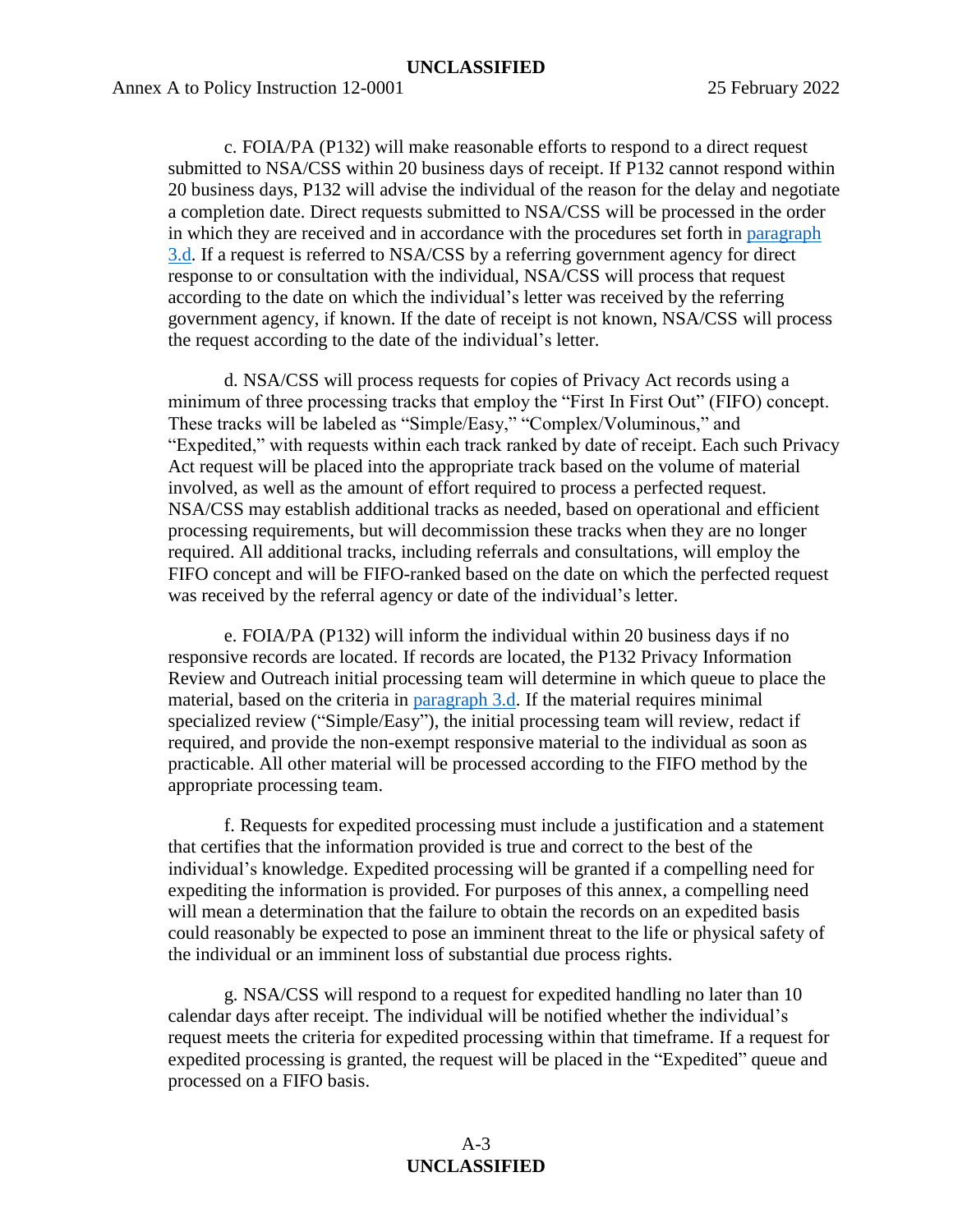h. Upon receipt of a request, FOIA/PA (P132) will review the request and direct the appropriate NSA/CSS organization to search for responsive records. If the requested records are located by the record holder, copies of all retrieved records will be forwarded to P132 to determine whether such records may be released. All releasable records or portions of the records will be provided to the individual. However, if information is exempt from release under the Privacy Act, P132 will inform the individual of the statutory basis for denying access to the records and the procedure for filing an appeal. If no responsive records are located, P132 will advise the individual of the negative results and of the individual's right to appeal adverse determinations as defined in [paragraph 4.a.](#page-8-0) NSA/CSS does not have the authority to release another agency's information; therefore, information originated by another government agency will be referred to the originating agency for direct response to the individual, or for consultation review, and returned to NSA/CSS for response to the individual. P132 will advise the individual that a referral has been made, except when notification would reveal exempt information.

i. Individuals requesting their records will not be charged a fee for the making of a copy of the record that satisfies the initial request but may be charged for duplicate copies of the same records. Duplication fees will be assessed according to the following schedule: office copy, \$0.15 per page; microfiche, \$0.25 per page; and printed material, \$0.15 per page. However, if the direct cost of a duplicate copy is less than \$25.00, the fee will be waived. All payments will be made by check or money order made payable to the Treasurer of the United States.

j. NSA/CSS will evaluate and disclose a *[medical/psychological record](#page-4-3)* belonging to the individual to whom it pertains, except for psychological records that qualify as testing or examination material under section 552a(k)(6) of the Privacy Act [\(Reference](#page-2-0)  [a\)](#page-2-0); disclosure of information that would reveal law enforcement techniques or procedures under title 5, U.S.C. section  $552(b)(7)(E)$  [\(Reference f\)](#page-2-3); information related solely to the internal personnel rules and practices of an agency under title 5, U.S.C. section 552(b)(2) [\(Reference f\)](#page-2-3); or other lawful exemption.

k. Procedures described in this policy do not entitle an individual to have access to information compiled in reasonable anticipation of a civil action or proceeding or require that a record be created.

l. Requesting or obtaining access to records under false pretenses is a violation of the Privacy Act and is subject to criminal penalties or other disciplinary proceedings.

4. Appeal of an Adverse Determination (a Denial):

<span id="page-8-0"></span>a. FOIA/PA (P132) will notify an individual of an adverse determination and the right to appeal the initial decision within 90 calendar days of the date of the NSA/CSS response letter and inform the individual that the written appeal must be addressed to NSA/CSS FOIA/PA Appeal Authority; NSA/CSS; 9800 Savage Road, STE 6932; Ft. George G. Meade, MD 20755-6932. The request to appeal will cite the initial date and substance of the denial of access and will contain, in sufficient detail and particularity,

#### $A-4$ **UNCLASSIFIED**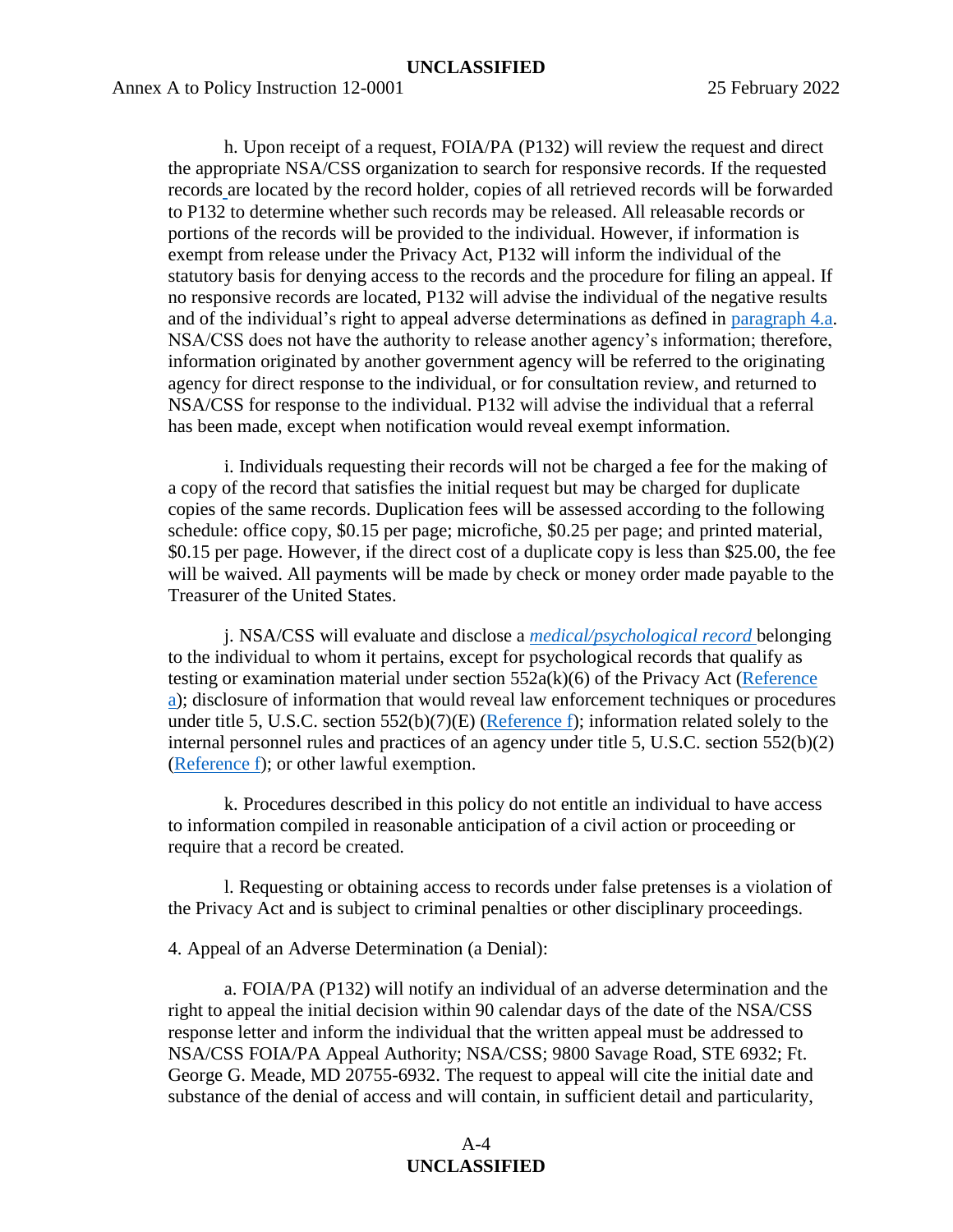the grounds upon which the individual believes the appeal should be granted. The following actions are considered adverse determinations:

1) Denial, in whole or in part, of access to records;

2) Failure to locate responsive records;

3) Denial of a request for expeditious treatment; and

4) Disagreement between the individual and NSA/CSS regarding completion date of request.

b. The FOIA/PA (P132) Appeals Staff will process appeals and make a recommendation to the NSA/CSS Privacy Act Appeal Authority.

1) Upon receipt of an appeal regarding the denial of information or the failure to locate records regarding an individual, the FOIA/PA Appeals Staff will provide a new review of the denial and/or the adequacy of the search for responsive material and make recommendations to NSA/CSS Privacy Act Appeal Authority, as appropriate.

2) If the NSA/CSS Privacy Act Appeal Authority determines that additional information may be released, the information will be made available to the individual following that determination. The conditions for responding to an appeal for which expedited treatment is sought by the individual are the same as those for expedited treatment in the initial processing of a request, no later than 10 calendar days.

3) If a new search for records produces additional records, P132 will review the additional information contained in the records. Upon denial or release of additional information, NSA/CSS will advise the individual that more material has been located. However, if the release of the additional record is denied, P132 will advise the individual of the basis for the denial and provide the requester with a new opportunity to appeal the decision regarding the additional records.

4) If the NSA/CSS Privacy Act Appeal Authority determines that the denial was proper, the individual will be advised within 20 business days after receipt of the appeal that the appeal has been denied. The individual will also be advised of the basis for the denial and the provisions for judicial review of NSA/CSS's appellate determination.

5) If an individual appeals the absence of a NSA/CSS response within the statutory time limits, the FOIA/PA (P132) Appeals Staff will process the absence of a response as a denial of access. P132 will advise the individual of the individual's right to seek judicial review.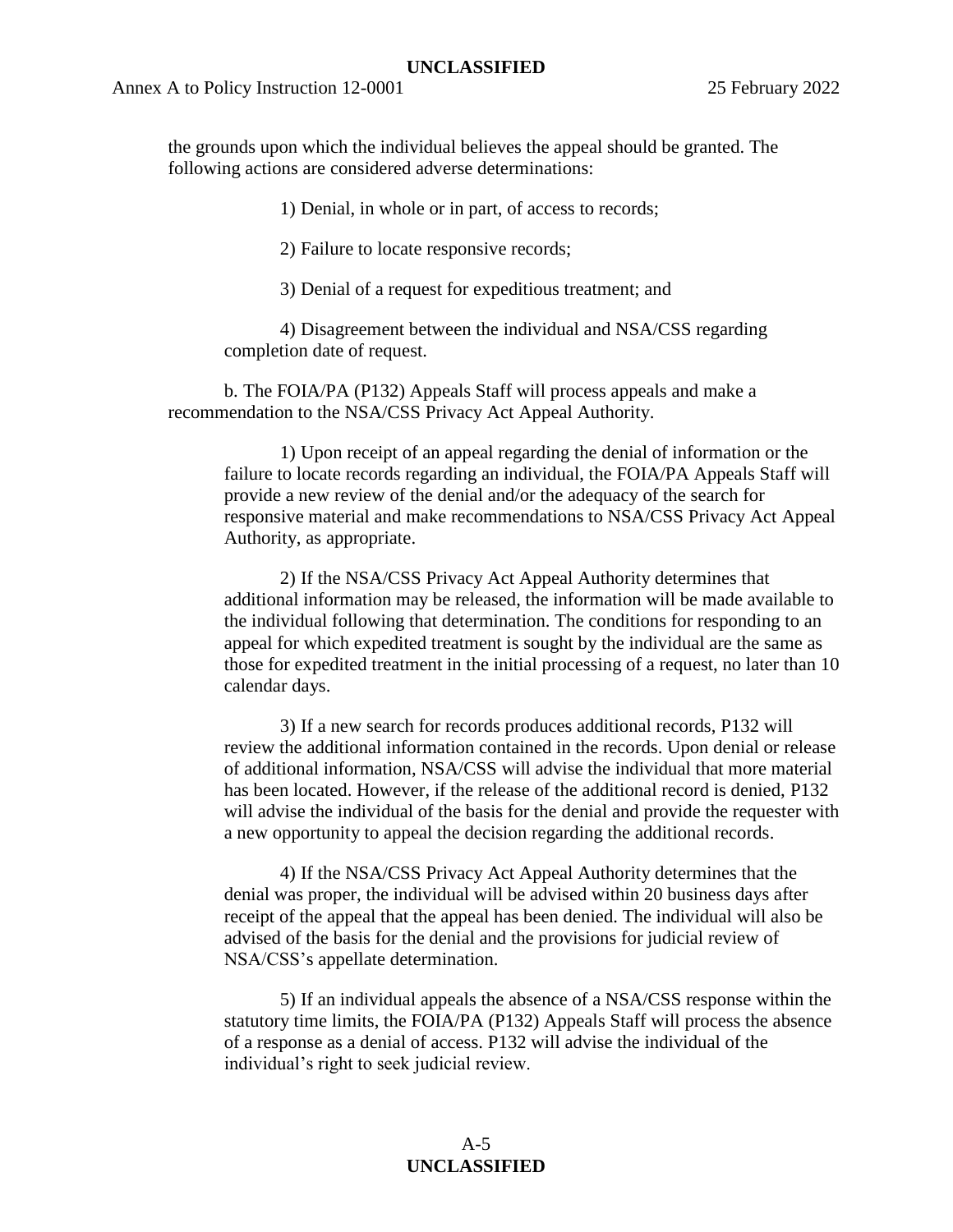6) Appeals will be processed using the same multitrack system as initial requests. If an appeal cannot receive a response within 20 business days, the requirement to obtain an extension from the individual is the same as that of the initial requests.

#### 5. Amendment to Records:

a. Minor factual errors may be corrected without resorting to the Privacy Act or the provisions of this policy, so long as the individual and record holder agree to the amendment request. Whenever possible, a copy of the corrected record should be provided to the individual.

b. Individuals requesting substantive changes for inaccuracies or incompleteness, including deletions and/or amendments to or removal of records, will be processed under the Privacy Act and the provisions of this policy. The Privacy Act amendment process is limited to correcting records that are not accurate, relevant, timely, or complete.

c. The amendment process is not intended to replace other existing NSA/CSS procedures, including those for registering grievances or appealing performance appraisal ratings. Because the amendment process is limited to correcting factual information, it may not be used to challenge official judgments, including performance ratings, promotion potential, performance appraisals, and subjective judgments made by supervisors that reflect the supervisor's observations and evaluations.

d. Requests for amendments must be in writing and include the individual's name, social security number (when necessary and applicable) or employee identification number, current address, phone number, signature, a copy of the record under dispute or sufficient identifying particulars to permit timely retrieval of the affected record, a description of the information under dispute, and evidence to support the amendment request. The mailing address for the NSA/CSS FOIA/PA Division is NSA/CSS, ATTN: FOIA/PA Division (P132); 9800 Savage Road STE 6932; Ft. George G. Meade, MD 20755-6932. Individuals who have access to NSA/CSS facilities may send requests through the internal mail system to P132, Suite 6932.

e. FOIA/PA (P132) will acknowledge the amendment request within 10 business days of receipt and respond within 30 business days. The organization that or individual who originated the information under dispute will be given 10 business days to comment. Upon receipt of a response, P132 will review all documentation and determine whether the amendment request will be granted. If P132 agrees with the request, it will notify the individual and the governmental office holding the record. The latter will promptly amend the record and notify all other holders and recipients of the correction. If the amendment request is denied, P132 will advise the individual of the reason for the denial and the procedures for filing an appeal.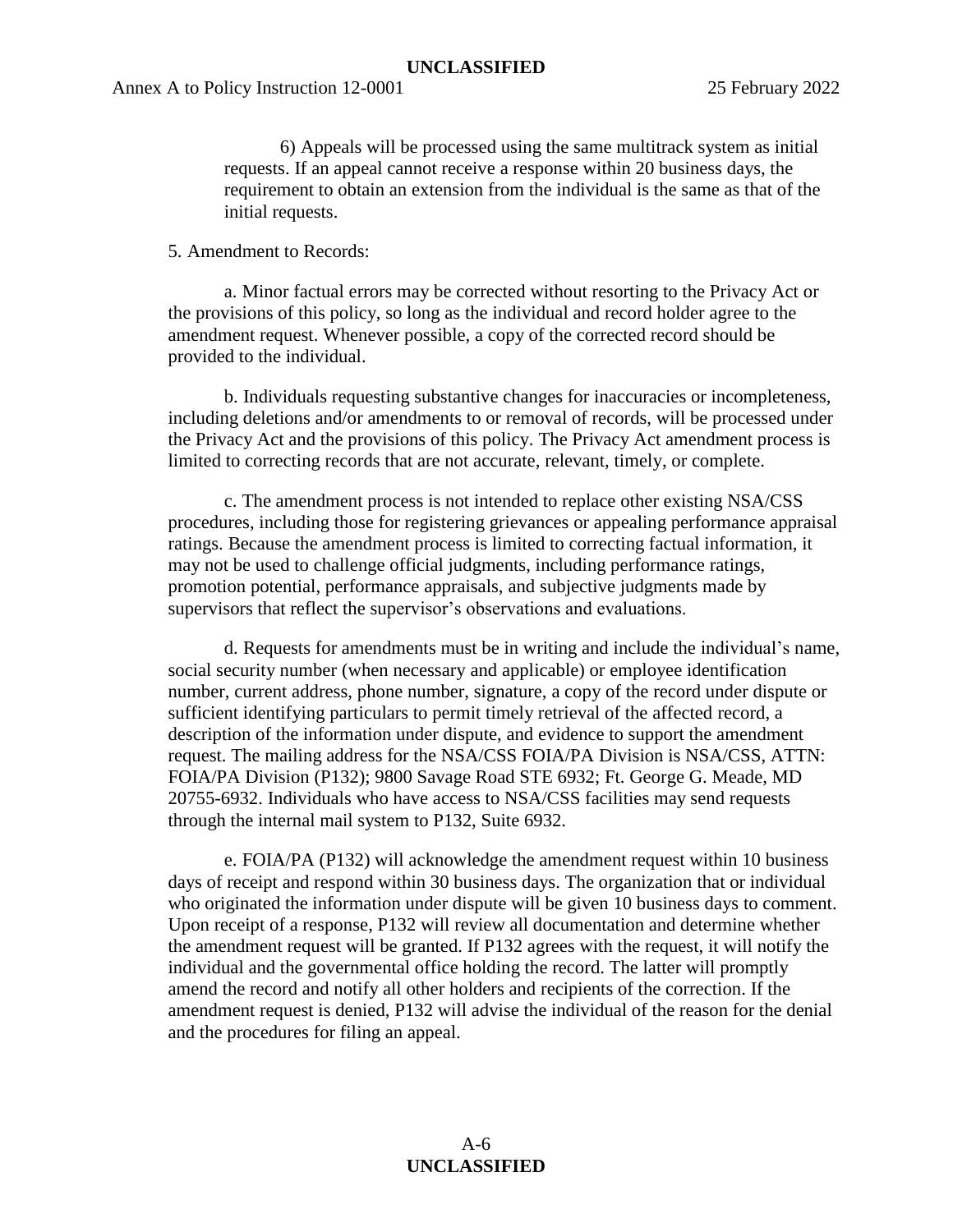6. Appeal of Refusal to Amend Records:

a. If the NSA/CSS Initial Denial Authority (IDA) refuses to amend any part of a record, the NSA/CSS IDA (or designee) will notify the individual of the refusal, the reasons for the refusal, and the procedures for requesting a review of the decision by NSA/CSS Privacy Act Appeal Authority. NSA/CSS Privacy Act Appeal Authority will render a final decision within 30 business days, except when circumstances require an extension. If an extension is necessary, FOIA/PA (P132) will inform the individual, in writing, of the reason for the delay and the approximate date when the review is expected to be complete. If the NSA/CSS Privacy Act Appeal Authority determines that the record should be amended, the individual, P132, and the office holding the record will be so advised and will amend accordingly and notify all recipients.

b. If the NSA/CSS Privacy Act Appeal Authority denies any part of the request for amendment, P132 will advise the individual of the reason for denial, the individual's right to file a concise statement of reasons for disputing the information contained therein, and their right to seek judicial review of NSA/CSS's refusal to amend the record. Statements of disagreement and related notifications and summaries of NSA/CSS's reasons for refusing to amend the record will be processed in the manner prescribed by chapter 3 of DoD 5400.11-R [\(Reference c\)](#page-2-1).

7. Establishing Exemptions:

a. Neither general nor specific exemptions are established automatically for any system of records. The NSA/CSS Senior Component Official for Privacy (SCOP) must determine whether the system of records is one for which an exemption may be properly claimed and then propose and establish an exemption rule for the system of records. No system of records within NSA/CSS will be considered exempt under subsection (j) or (k) of the Privacy Act [\(Reference a\)](#page-2-0) until the NSA/CSS SCOP has approved the exemption and an exemption rule has been published as a final rule in the Federal Register.

b. An individual is not entitled to have access to any information compiled in reasonable anticipation of a civil action or proceeding [\(Reference b,](#page-2-5)  $(d)(5)$ ).

c. NSA/CSS will grant access to nonexempt material contained in the records being maintained. Disclosure will be limited to the extent that the identity of *[confidential](#page-3-4)  [sources](#page-3-4)* will not be compromised; subjects of an investigation of an actual or potential criminal or civil violation will not be alerted to the investigation; the physical safety of witnesses, informants, and law enforcement personnel will not be endangered; the privacy of third parties will not be violated; and the disclosure would not otherwise impede effective law enforcement. Whenever possible, information of the above nature will be redacted from the requested documents and the balance made available. The decision to release information from these systems will be made on a case-by-case basis.

d. NSA/CSS will not prohibit disclosure of records pertaining to personnel or the functions and activities of NSA/CSS to the extent that such disclosure is authorized by

#### A-7 **UNCLASSIFIED**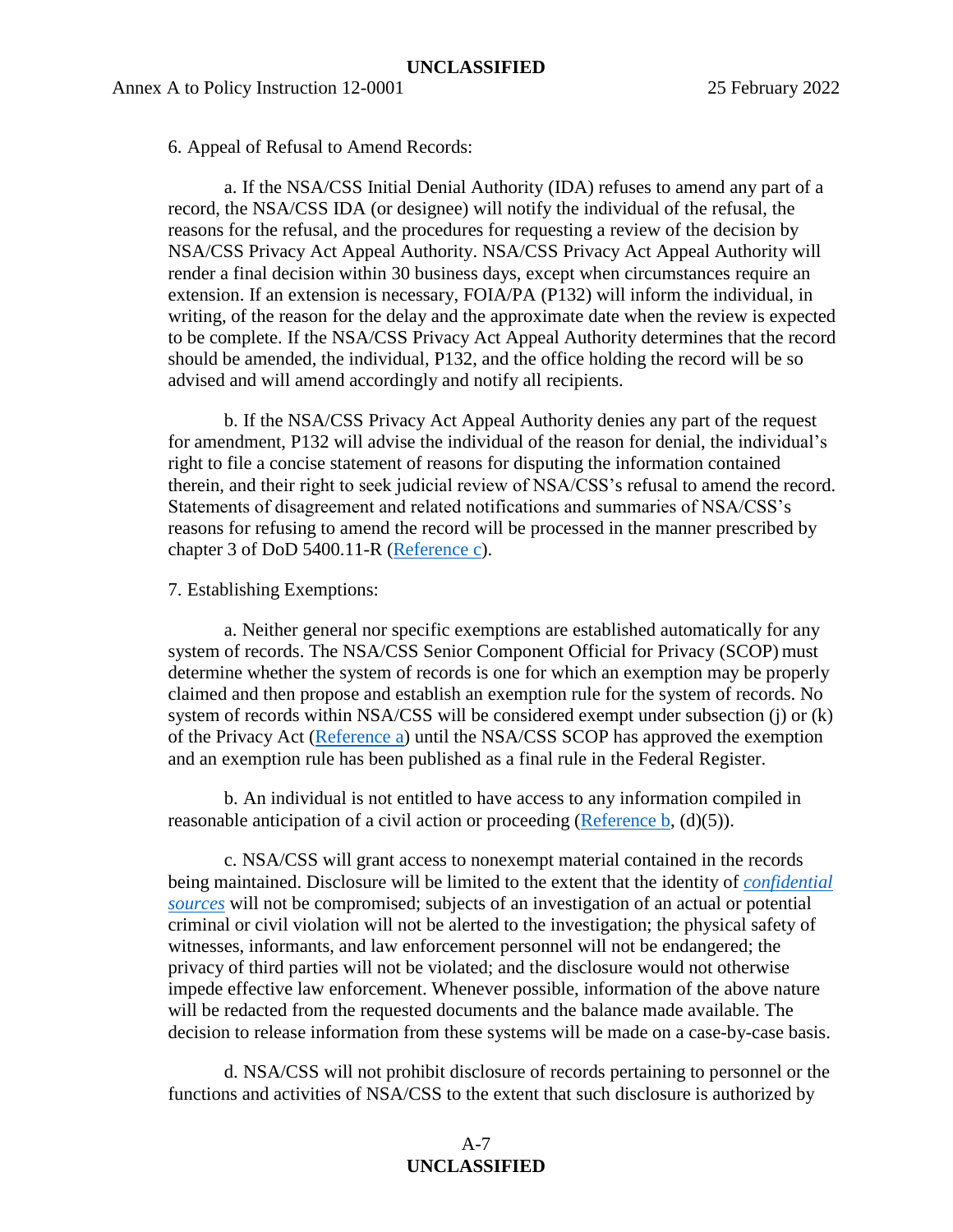title 50 U.S.C. section 3605, "Disclosure of Agency's Organization, Function, Activities, or Personnel" [\(Reference g\)](#page-2-6).

e. In addition to specific exemptions set out elsewhere under this policy, the Privacy Act [\(Reference a\)](#page-2-0), and DoD Instruction 5400.11 [\(Reference b\)](#page-2-5), NSA/CSS may claim the following exemptions:

1) General exemption (j)(2): Established by DoD Instruction 5400.11 [\(Reference b\)](#page-2-5), NSA/CSS may claim this exemption to protect investigative records created and maintained by law enforcement activities of other or referring agencies.

2) Specific exemptions: These exemptions permit certain categories of records to be exempt from certain provisions of the Privacy Act:

a) Exemption  $(k)(1)$ —information that is properly classified under Executive Order 13526 and that is required by Executive Order to be kept secret in the interest of national defense or foreign policy

b) Exemption  $(k)(2)$ —investigatory information that is compiled for law enforcement purposes by non-law enforcement activities and that is not within the scope of section 310.51(a). If an individual is denied any right, privilege, or benefit to which that individual is otherwise entitled by federal law or for which the individual would otherwise be eligible as a result of the maintenance of the information, the individual will be provided access to the information except to the extent that disclosure would reveal the identity of a confidential source. This subsection, when claimed, allows limited protection of investigative reports maintained in a system of records used in personnel or administrative actions.

c) Exemption (k)(3)—records maintained in connection with providing protective services to the President and other persons identified under 18 U.S.C. 3506

d) Exemption (k)(4)—records maintained solely for statistical research or program evaluation purposes and that are not used to make decisions on the rights, benefits, or entitlement of an individual, except for census records, which may be disclosed under title 13, U.S.C. section 8 [\(Reference h\)](#page-2-7)

e) Exemption (k)(5)—investigatory material compiled solely for the purpose of determining suitability, eligibility, or qualifications for federal civilian employment, military service, federal contracts, or access to classified information but only to the extent that such material would reveal the identity of a confidential source. This provision allows protection of confidential sources used in background investigations,